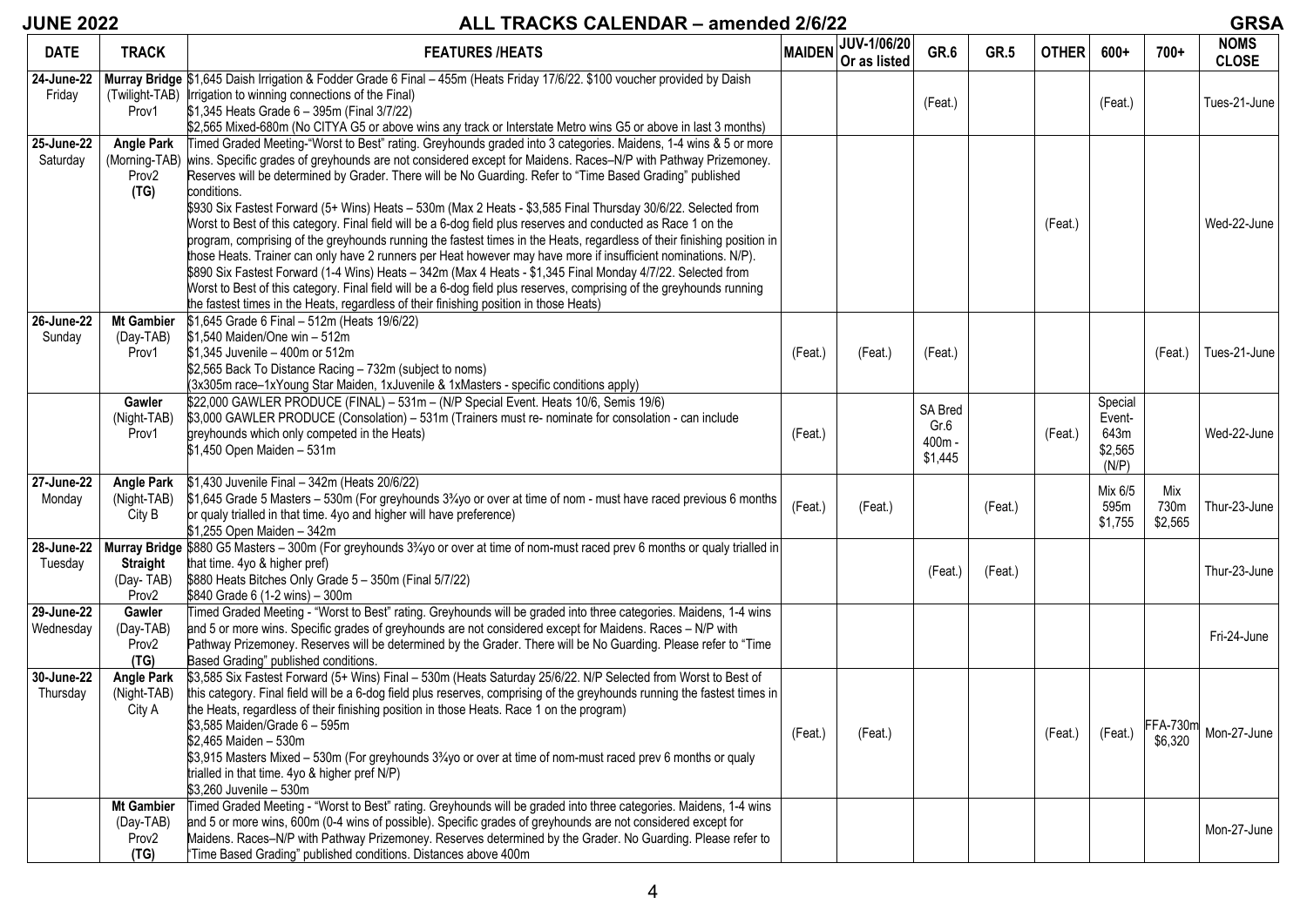| <b>DATE</b>               | <b>TRACK</b>                                                | <b>FEATURES /HEATS</b>                                                                                                                                                                                                                                                                                                                                                                                                                                                                                                                                                                                                                                                                                                                             | <b>MAIDEN</b> | <b>JUV-1/7/20</b><br>Or as listed | GR.6    | GR.5    | <b>OTHER</b> | $600+$                     | $700+$                     | <b>NOMS</b><br><b>CLOSE</b>  |
|---------------------------|-------------------------------------------------------------|----------------------------------------------------------------------------------------------------------------------------------------------------------------------------------------------------------------------------------------------------------------------------------------------------------------------------------------------------------------------------------------------------------------------------------------------------------------------------------------------------------------------------------------------------------------------------------------------------------------------------------------------------------------------------------------------------------------------------------------------------|---------------|-----------------------------------|---------|---------|--------------|----------------------------|----------------------------|------------------------------|
| 1-July-22<br>Friday       | Gawler<br>Prov1                                             | \$2,200 Heats Gawler Breeders 2022 - 531m (SA Bred greyhounds whelp Jan 20 to June 20 & paid up<br>(Twilight-TAB) Breeders 2022. Final Friday 8/7/22)<br>\$1,430 Grade 5 Bitches Heats- 400m (Final Friday 8/7/22)<br>\$2,565 Maiden/Grade 6 - 643m                                                                                                                                                                                                                                                                                                                                                                                                                                                                                                |               | Juvenile-400m<br>\$1,345          |         | (Feat.) | (Feat.)      | (Feat.)                    |                            | Tues-28-June                 |
| 3-July-22<br>Sunday       | <b>Mt Gambier</b><br>(Day-TAB)<br>Prov1                     | \$1,645 Heats FRW Tara Tipsters Grade 5 - 512m (Final 10/7/22)<br>\$1,540 Maiden/One win - 512m<br>\$1.345 Juvenile - 400m or 512m<br>\$2,565 Back To Distance Racing - 732m (subject to noms)<br>(3 x 305m race-1xYoung Star Maiden, 1xJuvenile & 1xMasters - specific conditions apply)                                                                                                                                                                                                                                                                                                                                                                                                                                                          | (Feat.)       | (Feat.)                           |         | (Feat.) |              |                            | (Feat.)                    | Tues-28-June                 |
|                           | <b>GOTBA</b><br>Virginia-Day                                | 4 dog events for this meeting                                                                                                                                                                                                                                                                                                                                                                                                                                                                                                                                                                                                                                                                                                                      |               |                                   |         |         |              |                            |                            | Wed-29-June<br>Box Draw Thur |
|                           | (Night-TAB)<br>Prov 1                                       | Murray Bridge \$1,430 Grade 6 Final - 395m (Heats Friday 24/6/22)<br>\$2,125 Special Event - 455m (N/P)<br>\$2,565 Open - 680m                                                                                                                                                                                                                                                                                                                                                                                                                                                                                                                                                                                                                     |               |                                   | (Feat.) |         | (Feat.)      | (Feat.)                    |                            | Wed-29-June                  |
| 4-July-22<br>Monday       | <b>Angle Park</b><br>(Night-TAB)<br>City B                  | \$1,525 Mix Masters-342m (For greyhounds 3 <sup>3</sup> / <sub>4</sub> yo or over at time of nom-must raced prev 6 months or<br>qualy trialled in that time. 4yo & higher pref. N/P)<br>\$1,450 Open Maiden - 530m                                                                                                                                                                                                                                                                                                                                                                                                                                                                                                                                 | (Feat.)       |                                   |         |         | (Feat.)      | Grade 5<br>595m<br>\$1,755 | $Mix-730m$<br>\$2,565      | Thur-30-June                 |
| 5-July-22<br>Tuesday      | <b>Straight</b><br>(Day-TAB)<br>Prov <sub>2</sub>           | Murray Bridge \$1,055 Bitches Only Grade 5 Final - 350m (Heats 28/6/22)<br>\$805 Heats Maiden - 300m (Final 12/7/22)<br>Some Timed Graded Races- "Worst to Best" rating. Some Greyhounds will be graded into three<br>categories. Maidens, 1-4 wins and 5 or more wins. Specific grades of greyhounds are not considered<br>except for Maidens. Races - N/P with Pathway Prizemoney. Reserves will be determined by the<br>Grader. There will be No Guarding. Please refer to "Time Based Grading" published<br>conditions. TRAINERS MUST NOMINATE FOR TG TO BE CONSIDERED                                                                                                                                                                         | (Feat.)       |                                   |         | (Feat.) |              |                            |                            | Thur-30-June                 |
| $6$ -July-22<br>Wednesday | Gawler<br>(Day-TAB)<br>Prov2                                | \$840 Grade 6 - 400m (For greyhounds who have won 1 race or Maiden Heat and Final)<br>\$1,055 Open - 400m (Grade 5 greyhounds must nominate for this event)<br>\$1,430 Maiden/Grade 6 - 643m                                                                                                                                                                                                                                                                                                                                                                                                                                                                                                                                                       |               | Juvenile-400m<br>\$840            | (Feat.) |         | (Feat.)      | (Feat.)                    |                            | Fri-1-July                   |
| 7-July-22<br>Thursday     | <b>Mt Gambier</b><br>(Day-TAB)<br>Prov <sub>2</sub><br>(TG) | Timed Graded Meeting - "Worst to Best" rating. Greyhounds will be graded into three categories.<br>Maidens, 1-4 wins and 5 or more wins, 600m (0-4 wins of possible). Specific grades of greyhounds are<br>hot considered except for Maidens. Races-N/P with Pathway Prizemoney. Reserves determined by the<br>Grader. No Guarding. Please refer to "Time Based Grading" published conditions. Distances above<br>400m<br>\$890 Six Fastest Forward (1-4 Wins) Heats - 512m (\$1,645 Final Thursday 14/7/22. N/P Selected from<br>Worst to Best of this category. Final field will be an 6-dog field plus reserves, comprising of the<br>greyhounds running the fastest times in the Heats, regardless of their finishing position in those Heats) |               |                                   |         |         | (Feat.)      |                            |                            | Mon-4-July                   |
|                           | <b>Angle Park</b><br>(Night-TAB)<br>City A                  | \$3,915 Heats Mixed Masters-530m(For greyhounds 3 <sup>3</sup> /yo or over at time of nom - must have raced<br>previous 6 months or qualy trialled in that time. 4yo & higher will have pref. N/P. \$5,150 Final 14/7/22)<br>\$5,595 Free For All - 595m (N/P - Grade 5 will be considered unless advised on nomination)<br>\$3,260 Grade 6 - 530m (For greyhounds who have won 1 race or Maiden Heat and Final)<br>\$3,785 SA Owned Grade 5 - 530m<br>\$2,465 Open Maiden - 530m                                                                                                                                                                                                                                                                  | (Feat.)       |                                   | (Feat.) | (Feat.) | (Feat.)      | (Feat.)                    | <b>FFA-730m</b><br>\$6.320 | Mon-4-July                   |
| 8-July-22<br>Friday       | Gawler<br>Prov1                                             | \$4,500 Gawler Breeders 2022 Final - 531m (SA Bred greyhounds whelp Jan 20 to June 20 & paid up<br>(Twilight-TAB) Breeders 2022. Heats Friday 1/7/22)<br>\$1,855 Grade 5 Bitches Final- 400m (Heats Friday 1/7/22)<br>\$2,565 Novice (0-7 wins) $-643m$<br>\$1,345 Grade 6 - 400m (For greyhounds who have won 1 race or Maiden Heat and Final)<br>\$1,255 Heats Winning Formula Maiden - 400m (Final Sunday 17/7/22)                                                                                                                                                                                                                                                                                                                              | (Feat.)       |                                   | (Feat.) | (Feat.) | (Feat.)      | (Feat.)                    |                            | Tues-5-July                  |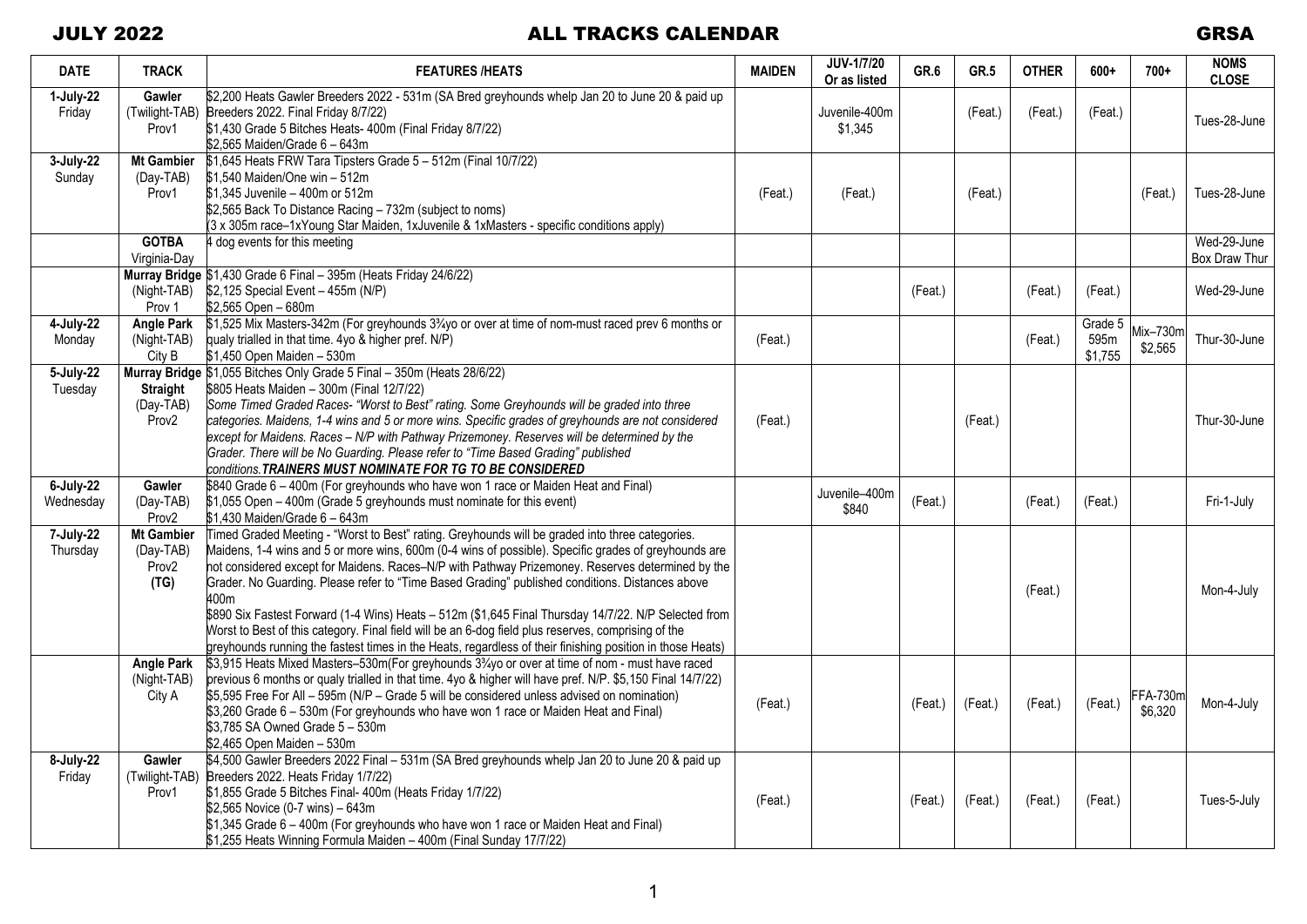| <b>DATE</b>             | <b>TRACK</b>                                                    | <b>FEATURES /HEATS</b>                                                                                                                                                                                                                                                                                                                                                                                                                                                                                                                                                                                                                                                                                                                                                                                                                          | <b>MAIDEN</b> | <b>JUV-1/7/20</b><br>Or as listed | GR.6                                  | GR.5    | <b>OTHER</b> | $600+$                     | $700+$                   | <b>NOMS</b><br><b>CLOSE</b> |
|-------------------------|-----------------------------------------------------------------|-------------------------------------------------------------------------------------------------------------------------------------------------------------------------------------------------------------------------------------------------------------------------------------------------------------------------------------------------------------------------------------------------------------------------------------------------------------------------------------------------------------------------------------------------------------------------------------------------------------------------------------------------------------------------------------------------------------------------------------------------------------------------------------------------------------------------------------------------|---------------|-----------------------------------|---------------------------------------|---------|--------------|----------------------------|--------------------------|-----------------------------|
| 9-July-22<br>Saturday   | <b>Angle Park</b><br>(Morning-TAB)<br>Prov <sub>2</sub><br>(TG) | Timed Graded Meeting-"Worst to Best" rating. Greyhounds graded into 3 categories. Maidens, 1-4 wins<br>& 5 or more wins. Specific grades of greyhounds are not considered except for Maidens. Races–N/P<br>with Pathway Prizemoney. Reserves will be determined by Grader. There will be No Guarding. Refer to<br>"Time Based Grading" published conditions.<br>\$890 Six Fastest Forward (1-4 wins) Heats - 530m (Max 2 Heats - \$3,260 Final Thursday 14/7/22.<br>Selected from Worst to Best of this category. Final field will be a 6-dog field plus reserves and<br>conducted as Race 1 on the program, comprising of the greyhounds running the fastest times in the<br>Heats, regardless of their finishing position in those Heats. Trainer can only have 2 runners per Heat<br>however may have more if insufficient nominations. N/P) |               |                                   |                                       |         | (Feat.)      |                            |                          | Wed-6-July                  |
| 10-July-22<br>Sunday    | <b>Mt Gambier</b><br>(Day-TAB)<br>Prov1                         | \$2,125 Tara Tipsters Grade 5 Final - 512m (Heats 3/7/22)<br>\$1,540 Maiden/One win - 512m<br>\$1,345 Juvenile - 400m or 512m<br>\$2,565 Back To Distance Racing - 732m (subject to noms)<br>(3 x 305m race-1xYoung Star Maiden, 1xJuvenile & 1xMasters - specific conditions apply)                                                                                                                                                                                                                                                                                                                                                                                                                                                                                                                                                            | (Feat.)       | (Feat.)                           |                                       | (Feat.) |              |                            | (Feat.)                  | Tues-5-July                 |
|                         | (Night-TAB)<br>Prov 1                                           | Murray Bridge \$1,255 Open Maiden - 395m<br>\$1,755 Heats Daish Irrigation & Fodder Mix 5/6 - 530m (Final 15/7/22. \$100 voucher provided by Daish<br>Irrigation to winning connections of the Final)<br>\$2,565 Graded - 680m                                                                                                                                                                                                                                                                                                                                                                                                                                                                                                                                                                                                                  | (Feat.)       |                                   |                                       |         | (Feat.)      | (Feat.)                    |                          | Wed-6-July                  |
| 11-July-22<br>Monday    | <b>Angle Park</b><br>(Night-TAB)<br>City B                      | \$1,755 Heats Middle Distance-595m (Greyhounds that have not won APK G5 or above 595m Thurs<br>hight. Cannot have been a G4 or above over 595m in last 3 months or a Metro Interstate G5 or above<br>over any distance in last 3 months N/P. Final Monday 18/7/22)<br>(SOME PATHWAY RACES Flattened Stakes-All eligible greyhounds will be considered for some races.<br>Trainers must advise No Pathway if they do not want to be considered. GRSA will run some Pathway<br>races along with normal graded events)                                                                                                                                                                                                                                                                                                                             |               | Juvenile-530m<br>\$1,540          | <b>SA Owned</b><br>G6-530m<br>\$1,640 |         |              | (Feat.)                    | Mix<br>730m<br>\$2,565   | Thur-7-July                 |
| 12-July-22<br>Tuesday   | <b>Straight</b><br>(Day-TAB)<br>Prov <sub>2</sub>               | Murray Bridge \$880 Maiden Final - 300m (Heats 5/7/22)<br>\$840 Grade 6 (1-2 wins) - 300m<br>\$920 Bitches Mixed - 350m                                                                                                                                                                                                                                                                                                                                                                                                                                                                                                                                                                                                                                                                                                                         | (Feat.)       |                                   | (Feat.)                               |         | (Feat)       |                            |                          | Thur-7-July                 |
| 13-July-22<br>Wednesday | Gawler<br>(Day-TAB)<br>Prov <sub>2</sub>                        | \$880 Heats Grade 5 Heats- 400m (Final 20/7/22)<br>\$1,430 Grade 5 - 643m<br>\$920 Mixed Masters - 400m (For greyhounds 3 <sup>3</sup> /yo or over at time of nom-must raced prev 6 months or<br>qualy trialled in that time. 4yo & higher pref N/P)<br>\$805 Open Maiden - 400m                                                                                                                                                                                                                                                                                                                                                                                                                                                                                                                                                                | (Feat.)       |                                   |                                       | (Feat.) | (Feat.)      | (Feat.)                    |                          | Fri-8-July                  |
| 14-July-22<br>Thursday  | <b>Mt Gambier</b><br>(Day-TAB)<br>Prov <sub>2</sub><br>(TG)     | Timed Graded Meeting-"Worst to Best" rating. Greyhounds will be graded into three categories. Maidens,<br>1-4 wins and 5 or more wins, 600m (0-4 wins of possible). Specific grades of greyhounds are not<br>considered except for Maidens. Races-N/P with Pathway Prizemoney. Reserves determined by Grader.<br>No Guarding. Please refer to "Time Based Grading" published conditions. Distances above 400m<br>\$1,645 Six Fastest Forward (1-4 Wins) Final - 512m (N/P 6 dog final. Heats Thursday 7/7/22)                                                                                                                                                                                                                                                                                                                                   |               |                                   |                                       |         | (Feat.)      |                            |                          | Mon-11-July                 |
|                         | <b>Angle Park</b><br>(Night-TAB)<br>City A                      | \$5,150 Heats 2022 SA Champion Puppy - 530m (For greyhounds whelped on or after 1st July 2020.<br>Unraced Maidens are ineligible. N/P. \$14,275 Final 21/7/22)<br>\$5,150 Mixed Masters Final - 530m (N/P. Heats 7/7/22)<br>\$3,260 Six Fastest Forward (1-4 Wins) Final - 530m (Heats Saturday 9/7/22. N/P Selected from Worst<br>to Best of this category. Final field will be a 6-dog field plus reserves, comprising of the greyhounds<br>running the fastest times in the Heats, regardless of their finishing position in those Heats. Race 1 on<br>the program)                                                                                                                                                                                                                                                                          |               |                                   |                                       |         | (Feat.)      | Grade 5<br>595m<br>\$3,915 | Open-<br>730m<br>\$6,320 | Mon-11-July                 |
| 15-July-22<br>Friday    | Prov1                                                           | Murray Bridge \$1,450 Open Maiden - 455m<br>(Twilight-TAB) \$2,125 Special Event - 455m (N/P)<br>\$2,265 Daish Irrigation & Fodder Mix 5/6 Final - 530m (Heats Sunday 10/7/22. \$100 voucher provided<br>by Daish Irrigation to winning connections of the Final)                                                                                                                                                                                                                                                                                                                                                                                                                                                                                                                                                                               | (Feat.)       |                                   |                                       | (Feat.) | (Feat.)      |                            |                          | Tues-12-July                |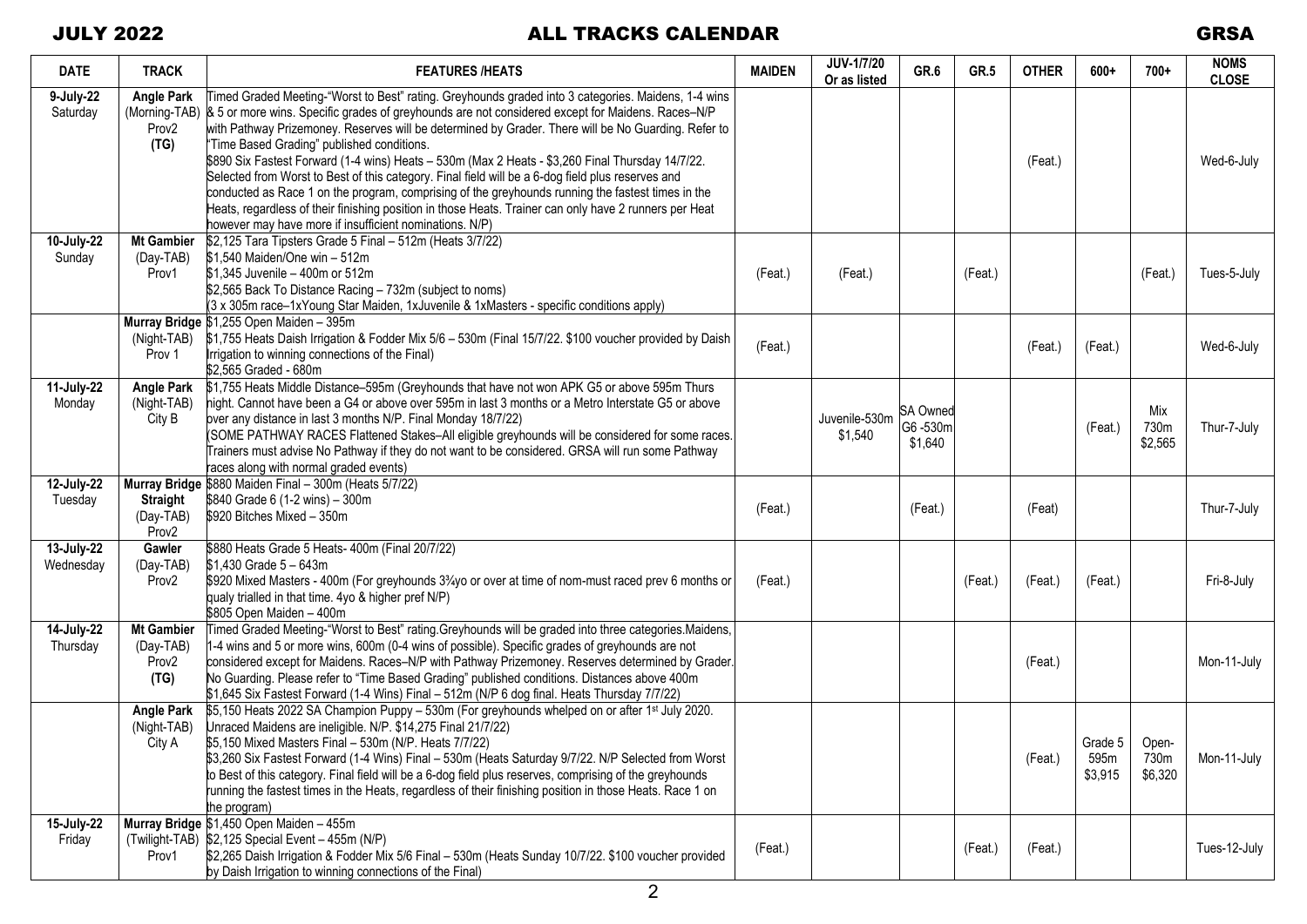| <b>DATE</b>             | <b>TRACK</b>                                                | <b>FEATURES /HEATS</b>                                                                                                                                                                                                                                                                                                                                                                                                                                                                                                                                                                                                                                                                                                                                                                                                                                        | <b>MAIDEN</b> | JUV-1/7/20<br>Or as listed | GR.6                               | GR.5    | <b>OTHER</b> | $600+$          | $700+$                                    | <b>NOMS</b><br><b>CLOSE</b> |
|-------------------------|-------------------------------------------------------------|---------------------------------------------------------------------------------------------------------------------------------------------------------------------------------------------------------------------------------------------------------------------------------------------------------------------------------------------------------------------------------------------------------------------------------------------------------------------------------------------------------------------------------------------------------------------------------------------------------------------------------------------------------------------------------------------------------------------------------------------------------------------------------------------------------------------------------------------------------------|---------------|----------------------------|------------------------------------|---------|--------------|-----------------|-------------------------------------------|-----------------------------|
| 17-July-22<br>Sunday    | <b>Mt Gambier</b><br>(Day-TAB)<br>Prov1                     | \$2,125 Heats Exchange Printers Anniversary Cup - 512m (Final 24/7/22)<br>\$1,450 Heats John Reid Memorial Maiden - 512m (Final 24/7/22. If insufficient noms for two Heats a<br>one of Final will be run on 24/7/22 with a normally graded Maiden conducted on 17/7/22)<br>2022 SE Football/Netball Challenge - 512m (Will be one of the 512m graded events on the day, will be<br>an 8 dog plus two reserves event).                                                                                                                                                                                                                                                                                                                                                                                                                                        | (Feat.)       |                            |                                    |         | (Feat.)      |                 |                                           | Tues-12-July                |
|                         | <b>GOTBA</b>                                                | 4 dog events for this meeting                                                                                                                                                                                                                                                                                                                                                                                                                                                                                                                                                                                                                                                                                                                                                                                                                                 |               |                            |                                    |         |              |                 |                                           | Wed-13-July                 |
|                         | Virginia-Day<br><b>Gawler</b>                               | \$1,430 Winning Formula Maiden Final - 400m (Heats Friday 8/7/22)                                                                                                                                                                                                                                                                                                                                                                                                                                                                                                                                                                                                                                                                                                                                                                                             |               |                            |                                    |         |              | Grade 5-        |                                           | Box Draw Thur               |
|                         | (Night-TAB)<br>Prov1                                        | $$1,755$ Mixed - 531m (N/P)<br>\$1,855 Open Heats - 400m (Final Sunday 24/7/22)                                                                                                                                                                                                                                                                                                                                                                                                                                                                                                                                                                                                                                                                                                                                                                               | (Feat.)       |                            |                                    |         | (Feat.)      | 643m<br>\$2,565 |                                           | Wed-13-July                 |
| 18-July-22<br>Monday    | <b>Angle Park</b><br>(Night-TAB)<br>City B                  | \$2,265 Final Middle Distance - 595m (N/P Heats Monday 11/7/22)<br>\$1,345 Juvenile-342m<br>\$1,255 Open Maiden - 342m<br>\$1,645 Grade 5 Bitches - 530m                                                                                                                                                                                                                                                                                                                                                                                                                                                                                                                                                                                                                                                                                                      | (Feat.)       | (Feat.)                    |                                    | (Feat.) |              | (Feat.)         | Novice<br>0-7 wins<br>N/P 730m<br>\$2,565 | Thur-14-July                |
| 19-July-22<br>Tuesday   | <b>Straight</b><br>(Day-TAB)<br>Prov <sub>2</sub>           | Murray Bridge \$880 Grade 5 Masters - 300m (For greyhounds 3 <sup>3</sup> /4yo or over at time of nom - must have raced<br>previous 6 months or qualy trialled in that time. 4yo and higher will have preference)<br>\$805 Open Maiden - 350m<br>Some Timed Graded Races- "Worst to Best" rating. Greyhounds will be graded into three categories.<br>Maidens, 1-4 wins and 5 or more wins. Specific grades of greyhounds are not considered except for<br>Maidens. Races - Non-Penalty with Pathway Prizemoney. Reserves will be determined by the Grader.<br>There will be No Guarding. Please refer to "Time Based Grading" published conditions. TRAINERS<br><b>MUST NOMINATE FOR TG</b>                                                                                                                                                                  | (Feat.)       |                            |                                    | (Feat.) |              |                 |                                           | Thur-14-July                |
| 20-July-22<br>Wednesday | Gawler<br>(Day-TAB)<br>Prov <sub>2</sub>                    | \$1,055 Grade 5 Final - 400m (Heats 13/7/22)<br>\$880 Masters Grade 5 - 400m (For greyhounds 33/4yo or over at time of nom - must have raced<br>previous 6 months or qualy trialled in that time. N/P)<br>\$1,430 Maiden/Grade 6-643m<br>\$960 Grade 6 - 531m (For greyhounds who have won up to 4 races)                                                                                                                                                                                                                                                                                                                                                                                                                                                                                                                                                     |               |                            | <b>SA Bred</b><br>G6-400m<br>\$890 | (Feat.) |              | (Feat.)         |                                           | Fri-15-July                 |
| 21-July-22<br>Thursday  | <b>Mt Gambier</b><br>(Day-TAB)<br>Prov <sub>2</sub><br>(TG) | Timed Graded Meeting-"Worst to Best" rating Greyhounds will be graded into three categories.Maidens,<br>1-4 wins and 5 or more wins, 600m (0-4 wins of possible). Specific grades of greyhounds are not<br>considered except for Maidens. Races-N/P with Pathway Prizemoney Reserves determined by Grader.<br>No Guarding. Please refer to "Time Based Grading" published conditions. Distances above 400m                                                                                                                                                                                                                                                                                                                                                                                                                                                    |               |                            |                                    |         |              |                 |                                           | Mon-18-July                 |
|                         | <b>Angle Park</b><br>(Night-TAB)<br>City A                  | \$14,275 2022 SA Champion Puppy Final - 530m (For greyhounds whelped on or after 1 <sup>st</sup> July 2020.<br>Unraced Maidens are ineligible. N/P. Heats 14/7/22)<br>\$3,915 Mixed 6/5 Bitches Only - 595m<br>\$2,465 Open Maiden - 530m                                                                                                                                                                                                                                                                                                                                                                                                                                                                                                                                                                                                                     | (Feat.)       |                            | SA Bred<br>G6-530m<br>\$3,460      |         | (Feat.)      | (Feat.)         | FFA-<br>730m<br>\$6,320                   | Mon-18-July                 |
| 22-July-22<br>Friday    | Prov1                                                       | Murray Bridge \$1,430 Heats Grade 5-395m (Final Friday 29/7/22)<br>(Twilight-TAB) \$1,645 Maiden/Grade 6 - 530m<br>\$2,565 Open - 680m                                                                                                                                                                                                                                                                                                                                                                                                                                                                                                                                                                                                                                                                                                                        |               | Juvenile-455m<br>\$1,540   |                                    | (Feat.) | (Feat.)      | (Feat.)         |                                           | Tues-19-July                |
| 23-July-22<br>Saturday  | <b>Angle Park</b><br>Prov <sub>2</sub><br>(TG)              | Timed Graded Meeting-"Worst to Best" rating. Greyhounds graded into 3 categories. Maidens, 1-4 wins<br>(Morning-TAB) & 5 or more wins. Specific grades of greyhounds are not considered except for Maidens. Races–N/P<br>with Pathway Prizemoney. Reserves will be determined by Grader. There will be No Guarding. Refer to<br>"Time Based Grading" published conditions.<br>\$930 Six Fastest Forward (5+ wins) Heats - 530m (Max 2 Heats - \$3,585 Final Thursday 28/7/22.<br>Selected from Worst to Best of this category. Final field will be a 6-dog field plus reserves and<br>conducted as Race 1 on the program, comprising of the greyhounds running the fastest times in the<br>Heats, regardless of their finishing position in those Heats. Trainer can only have 2 runners per heat<br>however may have more if insufficient nominations. N/P). |               |                            |                                    |         | (Feat.)      |                 |                                           | Wed-20-July                 |